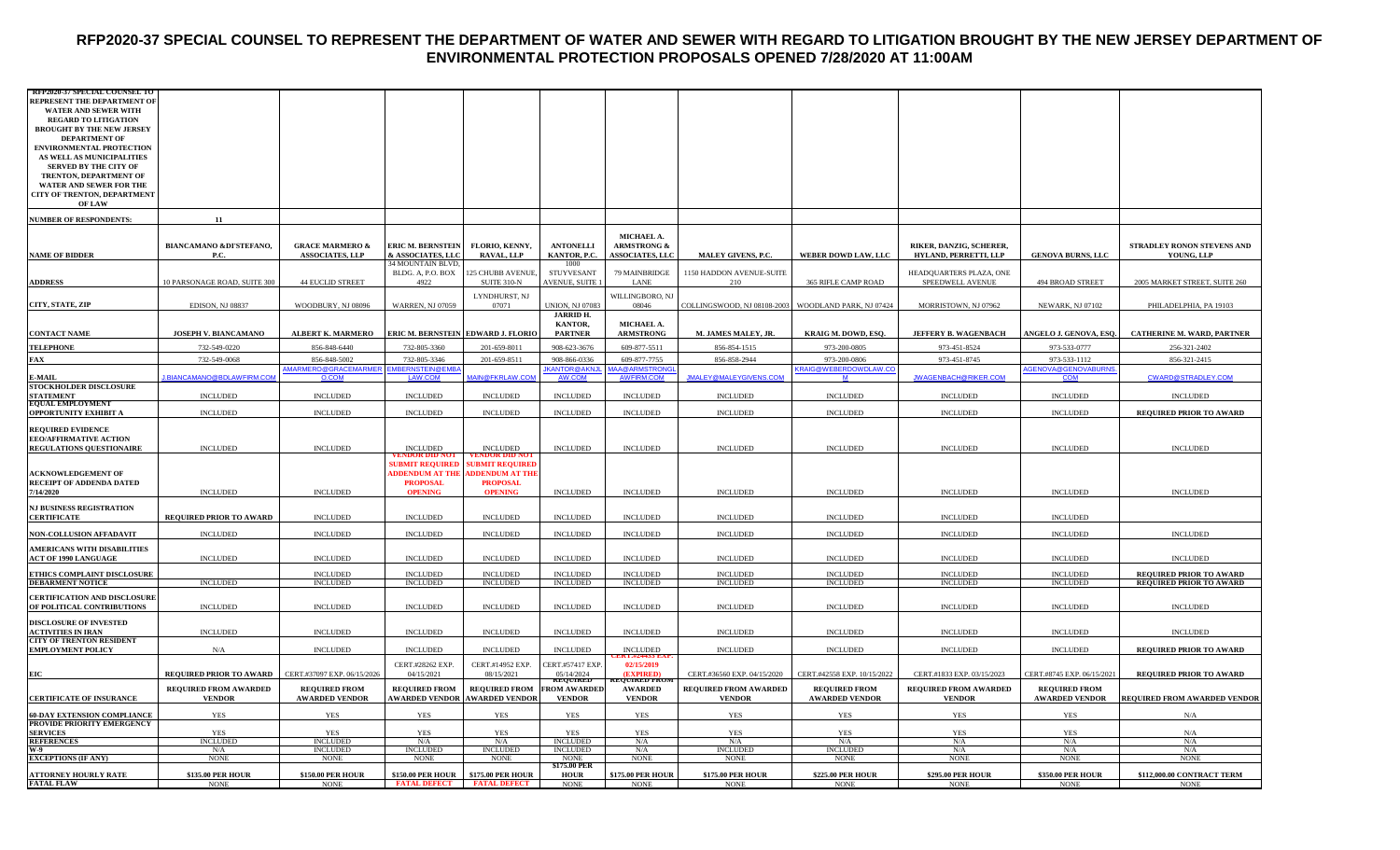JOSEPH V. BIANCAMANO ANTHONY R. DISTEFANO (RETIRED) MATTHEW GITTERMAN+ **GEORGE KAROUSATOS\*** FREDERIC PEPE LAWRENCE F. CITRO\*\*++ ROBERT ARCE ROBERT B. DENNER JAMES PASSANTINO\*

SHARON LATORACCA\* DEBORAH W. BRENNER RÓBERT H. KLAUSNER JAMES G. SERRITELLA JAMES E. SANTOMAURO<sup>\*</sup> ANDREW MARRA MICHAEL J. SUNKEL\* VINCENT J. BIANCAMANO, JR. DANIEL J. GIORDANO\* **JUSTIN M. DAY** CHRISTOPHER M. CAMPOREALE FOTINI CASSOTIS\*\*

OF COUNSEL ANTHONY C. FAMULARI (RETIRED)

## **BIANCAMANO & DI STEFANO**

A PROFESSIONAL CORPORATION ATTORNEYS AT LAW

**EXECUTIVE PLAZA** 10 PARSONAGE ROAD SUITE 300 EDISON, NEW JERSEY 08837



PHONE: (732) 549-0220 FAX: (732) 549-0068

FIRM WEBSITE: WWW.BDLAWFIRM.COM

\*NJ & PA BARS \*\*NJ & NY BARS +CERTIFIED BY THE SUPREME COURT OF NEW JERSEY AS A WORKERS' COMPENSATION LAW ATTORNEY ++CERTIFIED BY THE SUPREME COURT OF NEW JERSEY AS A CIVIL **TRIAL ATTORNEY** 

#### RFQ 2020-37 LEGAL SERVICES SPECIAL COUNSEL

### PRICE POPOSAL

Biancamano and Distefano, P.C. proposes the following rates per hour:

\$135.00 per hour for partners and associate attorneys.

\$85per hour for paralegals.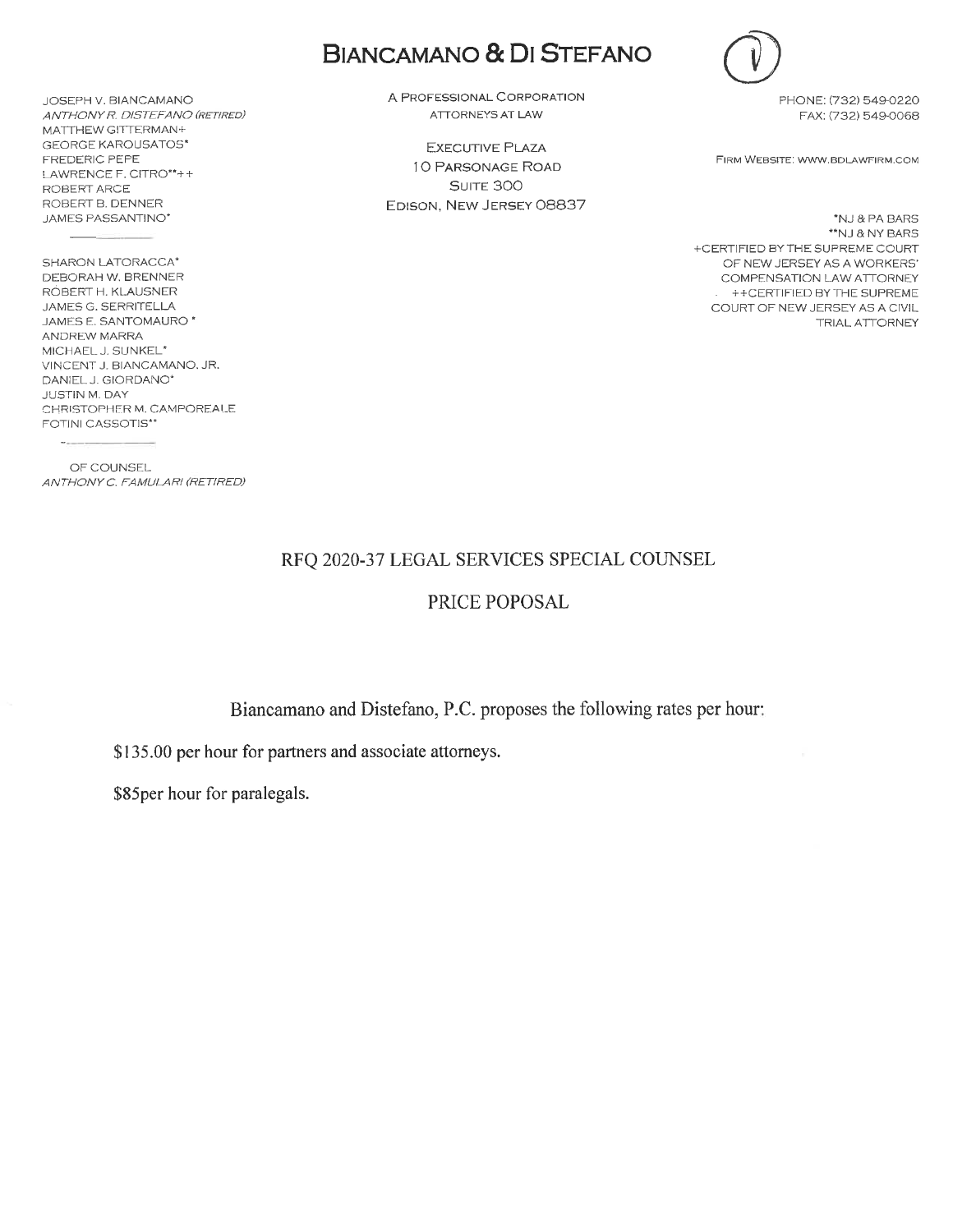### **BID PROPOSAL FORM RESPONDENT MUST COMPLETE**

We the undersigned propose to furnish and deliver the above services pursuant to the scope of services and requirements and made part hereof:

### **HOURLY RATE**

| S/JO<br>HOURLY RATE                                                                                                                                  |  |  |  |  |
|------------------------------------------------------------------------------------------------------------------------------------------------------|--|--|--|--|
|                                                                                                                                                      |  |  |  |  |
| (ORIGINAL SIGNATURE BY AUTHORIZED REPRESENTATIVE)                                                                                                    |  |  |  |  |
| The undersigned is a Corporation, Partnership or Individual under the laws of the State of<br>New Jurgy having its principal office at 44 EUCLIOL ST |  |  |  |  |
| COMPANY GIGLE MAMMERO + ASSOC. CLP<br>ADDRESS $\frac{VU}{W}$ EUCLION ST<br>ADDRESS INOORDUCES<br>FED. IL                                             |  |  |  |  |
| NAME HIBUT K. MainlrG<br>TELEPHONE 256 848 SOLOR 6440<br><b>TELEPHONE</b>                                                                            |  |  |  |  |
| FAX $8568985007$                                                                                                                                     |  |  |  |  |
| EMAIL amarmero (a grace marmero com                                                                                                                  |  |  |  |  |
| $7 - 27 - 2020$<br><b>DATE</b>                                                                                                                       |  |  |  |  |
| <b>SIGNATURE</b>                                                                                                                                     |  |  |  |  |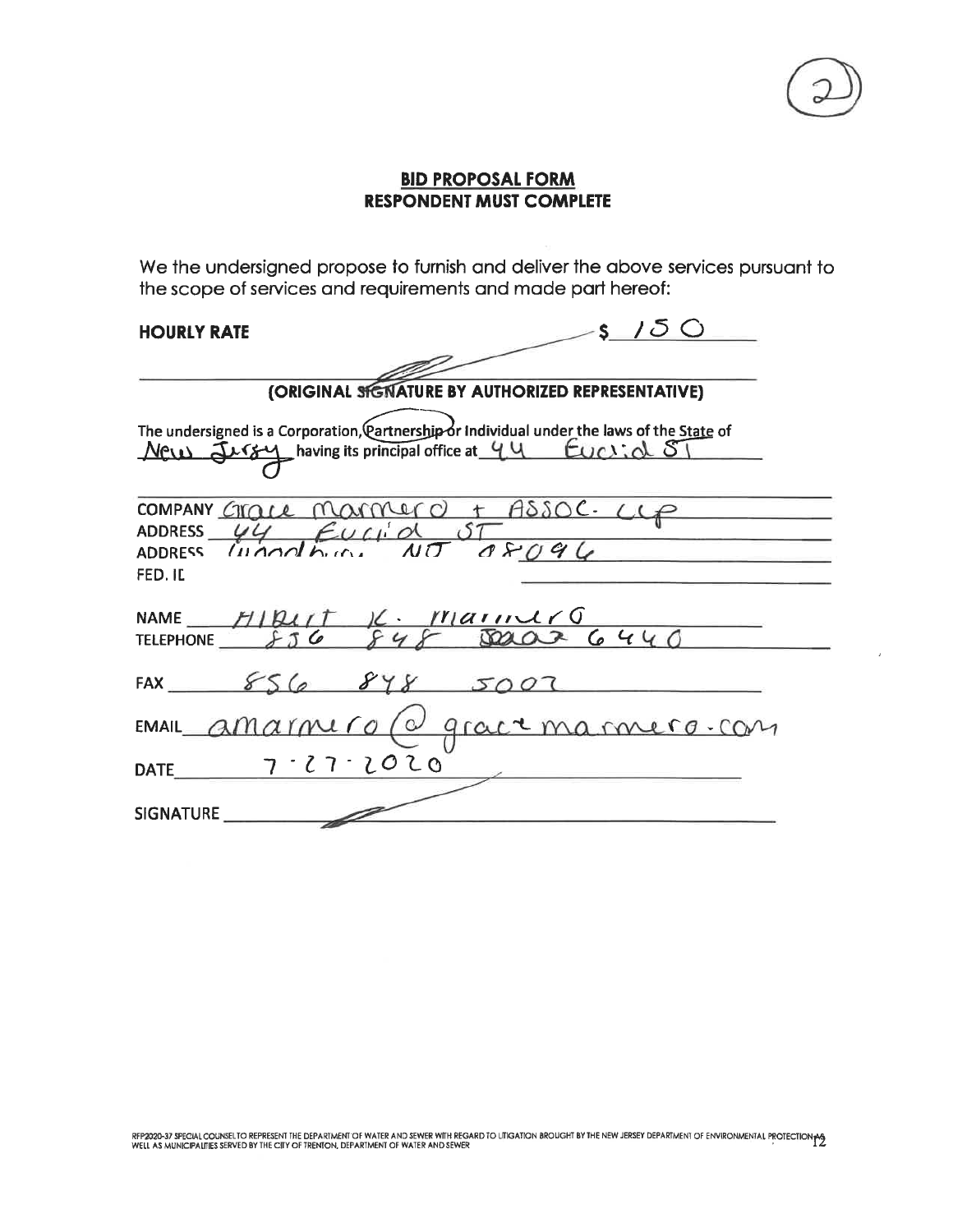## **PROPOSAL COSTS**

| Event/Activity                                                                                                                                                                                                                                                                            | <b>Rate per Hour</b> |
|-------------------------------------------------------------------------------------------------------------------------------------------------------------------------------------------------------------------------------------------------------------------------------------------|----------------------|
| The Law Firm of Eric M. Bernstein & Associates, L.L.C. will accept<br>all rates and compensation as set forth in the Request for<br>Qualifications in accordance with such rates as may be<br>determined by the City of Trenton by Resolution or Ordinance.                               |                      |
| Hourly Rate - All Special Counsel services, before courts, agency,<br>Office of Administrative Law, Department of Personnel or in<br>negotiations, or in-office, including client meetings, depositions,<br>motion or conference hearings, and trial time. Hourly Rate - All<br>Attorneys | \$150.00 per hour    |
| Hourly Rate - Paralegals (when requested and authorized)                                                                                                                                                                                                                                  | \$60.00 per hour     |
| Postage (includes Federal Express and USPS Priority)                                                                                                                                                                                                                                      | Market Rate          |
| Copying (in house, legal or letter sized)                                                                                                                                                                                                                                                 | \$0.20 per page      |
| Copying/Printing (outside supplier, briefs and volume)                                                                                                                                                                                                                                    | Market Rate          |
| Facsimile transmittal (sending only)                                                                                                                                                                                                                                                      | \$0.20 per page      |
| Electronic transmission (email or other)                                                                                                                                                                                                                                                  | None                 |

## **CITY OF TRENTON**

# **LEGAL SERVICES - SPECIAL COUNSEL TO** REPRESENT THE DEPARTMENT OF WATER AND SEWER IN LITIGATION BROUGHT BY NEW JERSEY DEPARTMENT OF ENVIRONMENTAL PROTECTION

**Submitted By:** 

### Eric M. Bernstein & Associates, L.L.C. **34 Mountain Boulevard Building A** P.O. Box 4922 Warren, New Jersey 07059 Phone: (732) 805-3360 Fax: (732) 805-3346 www.embalaw.com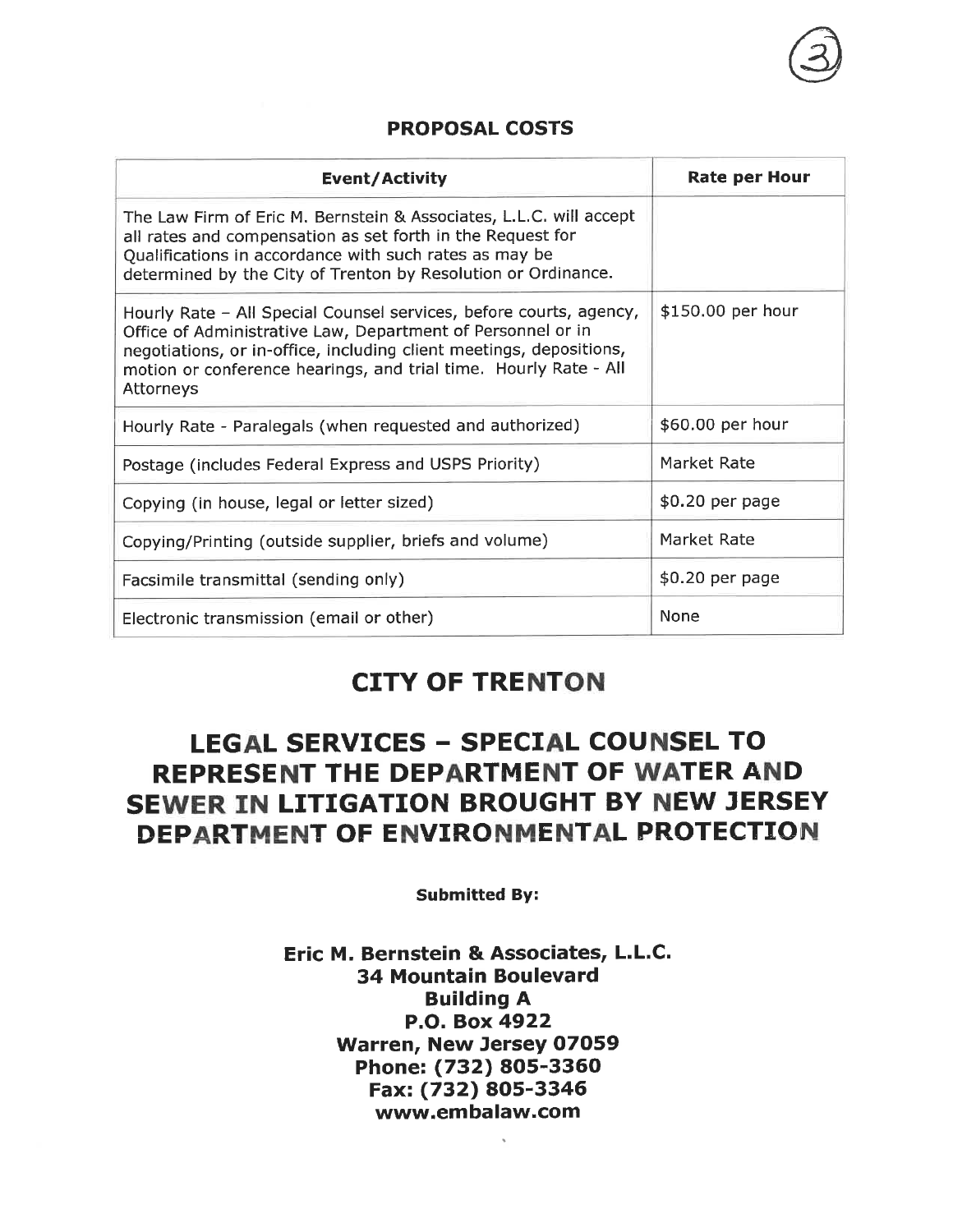## FLORIO + KENNY + RAVAL, L.L.P.

**ATTORNEYS AT LAW** 

**125 CHUBB AVENUE SUITE 310 N** LYNDHURST, NEW JERSEY 07071 PHONE: (201) 659-8011 FAX: (201) 659-8511

E-MAIL: MAIN@FKRLAW.COM

**EDWARD J. FLORIO** BERNARD F. KENNY, JR. NITA G. RAVAL **CHRISTOPHER K. HARRIOTT**  WEBSITE: WWW.FKRLAW.COM

DAVID J. YANOTCHKO CHRISTIAN M. HIBINSKI **ALEXANDER J. CORRADO EMILY M. MOWER** 

\*ADMITTED TO NJ & NY BAR **^CERTIFIED AS A WORKERS' COMPENSATION ATTORNEY** 

**COUNSEL** KEITH KANDEL^ MICHAEL T. WILKOS\*

July 14, 2020

Isabel C. Garcia, Purchasing Agent City Hall Annex Division of Purchasing City of Trenton 319 East State Street, 1st Floor Trenton, New Jersey 08608

RE: FEE PROPOSAL FOR THE POSITION OF LEGAL SERVICES - SPECIAL COUNSEL TO REPRESENT THE DEPARTMENT OF **WATER AND SEWER IN** LITIGATION BROUGHT BY NEW JERSEY DEPARTMENT OF ENVIRONMENTAL PROTECTION (2020-37)

Dear Ms. Garcia:

We propose a rate of \$175.00 per hour per partners, \$135.00 per hour per associate attorneys, and \$85.00 per hour per paralegals for the term of the Contract.

> Respectfully submitted, FLORIO\*KENNY\*RAVAL, L.L.P. EDWARD J. FLORIO eflorio@fkrlaw.com

Writer's direct email address: EJF/aym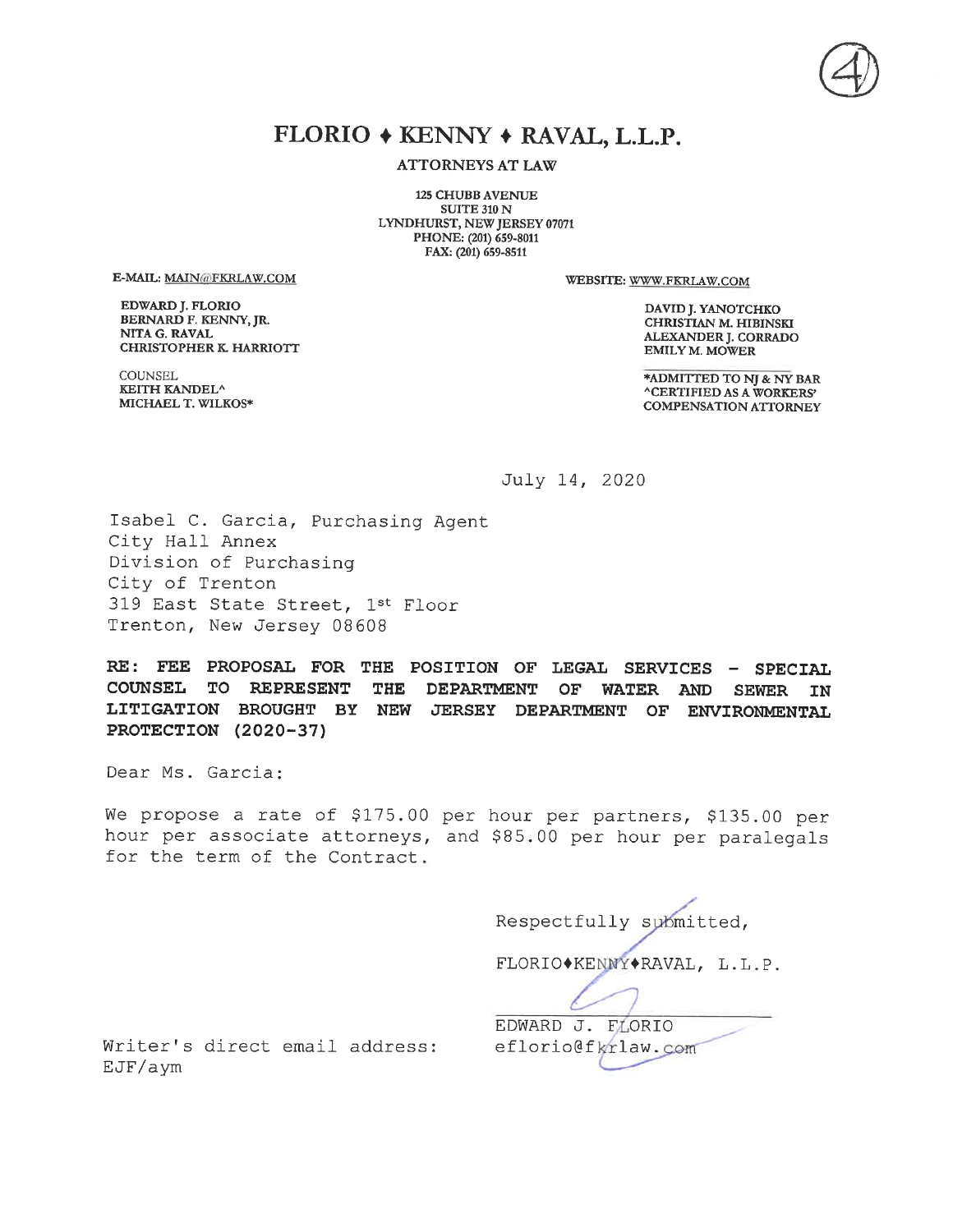

175 for all partners, \$135 for all

### **BID PROPOSAL FORM RESPONDENT MUST COMPLETE**

We the undersigned propose to furnish and deliver the above services pursuant to the scope of services and requirements and made part hereof:

| <b>HOURLY RATE</b>                                       |                                                                                                     | 175 for all partners, \$135 for a                                         |
|----------------------------------------------------------|-----------------------------------------------------------------------------------------------------|---------------------------------------------------------------------------|
|                                                          |                                                                                                     | other attorneys and \$85 for<br>paralegals                                |
|                                                          |                                                                                                     |                                                                           |
|                                                          | (ORIGINAL SIGNATURE BY AUTHORIZED REPRESENTATIVE)                                                   |                                                                           |
| New Jersey                                               | The undersigned is a Corporation, Partnership or Individual under the laws of the State of<br>07083 | having its principal office at 1000 Stuyvesant Avenue, Suite 1, Union, NJ |
| COMPANY Antonelli Kantor, P.C.                           |                                                                                                     |                                                                           |
| ADDRESS 1000 Stuyvesant Avenue, Suite 1, Union, NJ 07083 |                                                                                                     |                                                                           |
| <b>ADDDECC</b>                                           |                                                                                                     |                                                                           |
| FED.                                                     |                                                                                                     |                                                                           |
| NAME Jarrid H. Kantor                                    |                                                                                                     |                                                                           |
| TELEPHONE __ 908-623-3676                                |                                                                                                     |                                                                           |
| FAX 908-866-0336                                         |                                                                                                     |                                                                           |
| EMAIL jkantor@aknjlaw.com                                |                                                                                                     |                                                                           |
| DATE July 23, 2020<br><b>SIGNATURE</b>                   |                                                                                                     |                                                                           |
|                                                          |                                                                                                     |                                                                           |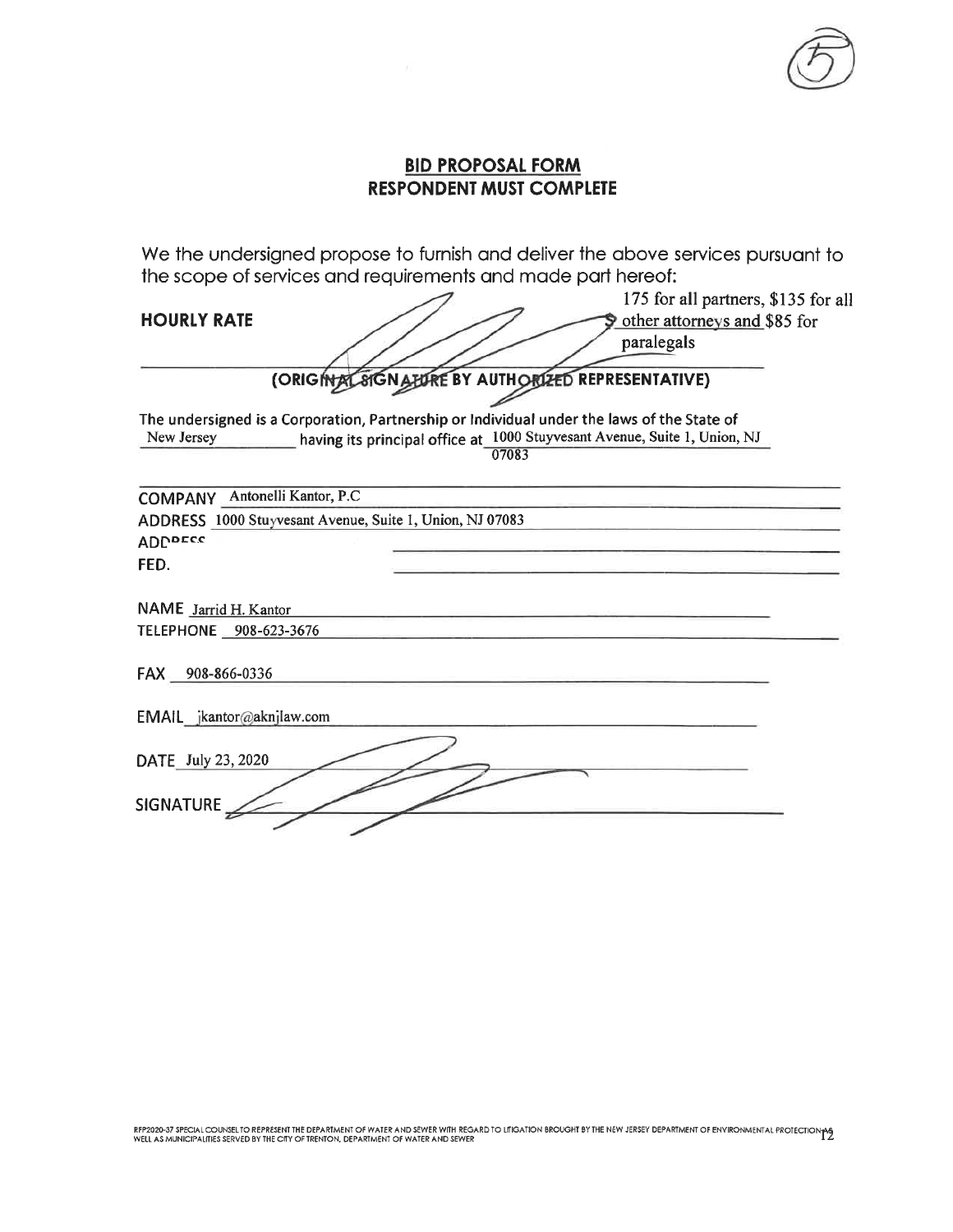## MICHAEL A. ARMSTRONG & ASSOCIATES, LLC

Counselors at Law 79 MAINBRIDGE LANE WILLINGBORO, NEW JERSEY 08046



TELEPHONE: (609) 877-5511 FACSIMILE: (609) 877-7755

**+** MEMBER NJ NY & GA BARS

+MEMBER NJ & PA BARS



**ORIGINAL** 

#### **CITY OF TRENTON RFP 2020-37**

Legal Services - Special Counsel to Represent the Department of Water and Sewer in Litigation Brought by the New Jersey Department of Environmental Protection as well as Municipalities Served by the City of Trenton Department of Water and Sewer.

#### Price proposal

|   | <b>Rate Per Hour</b> |
|---|----------------------|
| S | 175.00               |
| S | 135.00               |
| S | 85.00                |

**Services of Michael A. Armstrong Associate Attorneys** Paralegals

MICHAEL A. ARMSTRONG+ Email: maa@armstronglawfirm.com

CRISTAL M. HOLMES-BOWIE Email: chb@armstronglawfirm.com

MORRISON KENT FAIRBAIRN+ Email: mkf@armstronglawfirm.com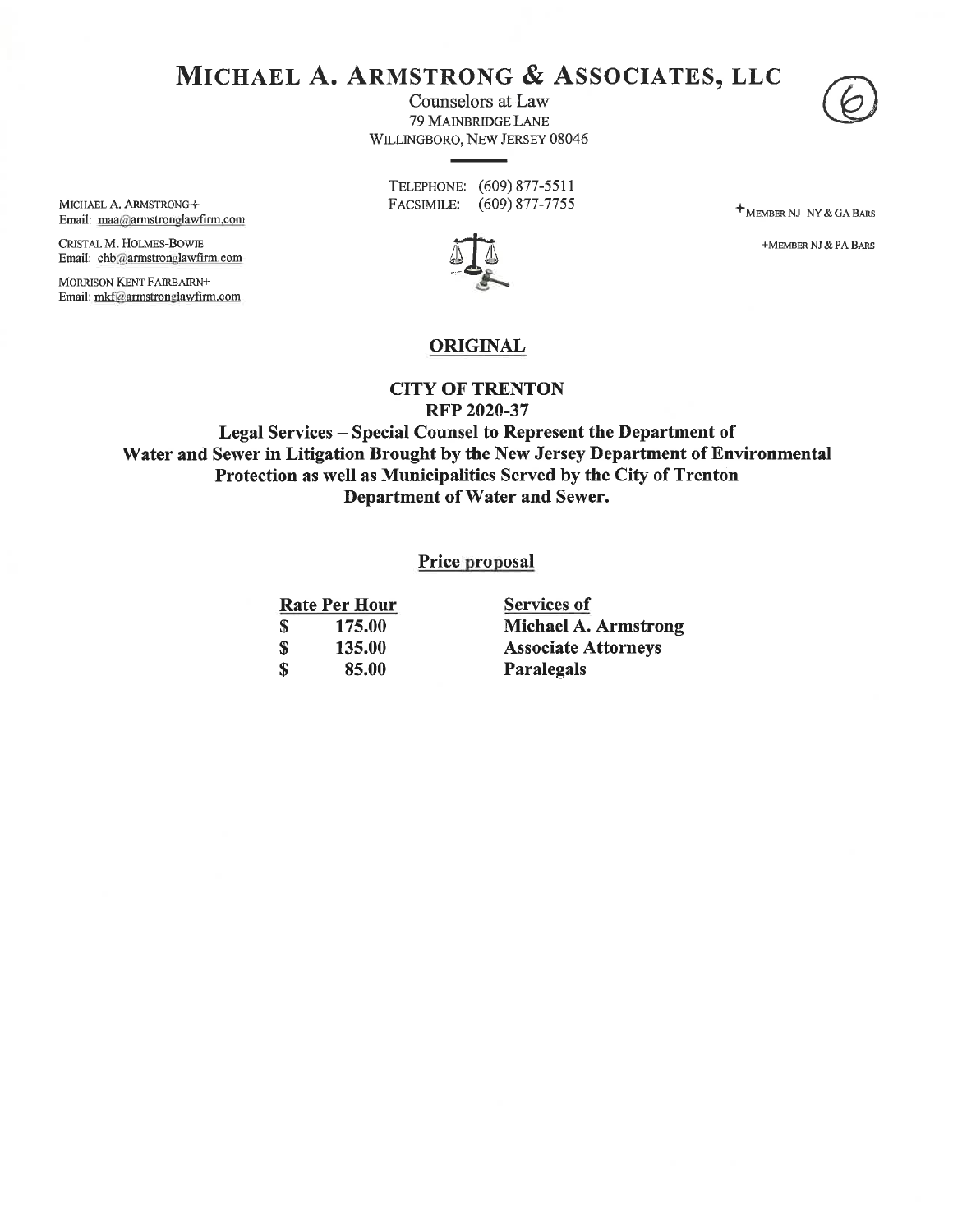**IALEY GIVENS** 

A PROFESSIONAL CORPORATION Counsellors at Law 1150 Haddon Avenue Suite 210 Collingswood, New Jersey 08108-2003  ${\tt www.maleygivens.com}$ 

P 856.854.1515 F 856.858.2944

M. James Maley, Jr.\* Emily K. Givens Erin E. Simone M. Michael Maley\* Kevin Diduch Navin H. Advani Taylor J. Derleth\*

\* Admitted in PA & NJ

## POSITION - SPECIAL COUNSEL TO REPRESENT THE DEPARTMENT OF WATER AND SEWER IN LITIGATION BROUGHT BY NEW JERSEY DEPARTMENT OF ENVIRONMENTAL PROTECTION

2020-37

#### **COST PROPOSAL**

The undersigned individual, firm, or corporation, hereby proposes to serve as Legal Services -Special Counsel To Represent The Department of Water and Sewer In Litigation Brought By New Jersey Department of Environmental Protection based upon the following compensation:

On a reduced "government rate" hourly basis as follows:

| M. James Maley, Jr. | \$175.00 |
|---------------------|----------|
| Emily K. Givens     | \$175.00 |
| Erin Simone         | \$135.00 |
| Michael Maley       | \$135.00 |
| Kevin Diduch        | \$135.00 |
| Navin H. Advani     | \$135.00 |
| Taylor R. Derleth   | \$135.00 |
|                     |          |
| Paralegal/Law Clerk | \$85.00  |

In addition to the hourly rate for services, reasonable expenses will be billed for photocopies, long distance telephone charges, automated legal research, experts, court costs and other expenses reasonably incurred in representing the City's interests.

In the event funds for services are paid through an escrow from a private party or redevelopment project, then, with the City's approval, the firm will charge its usual billing rates.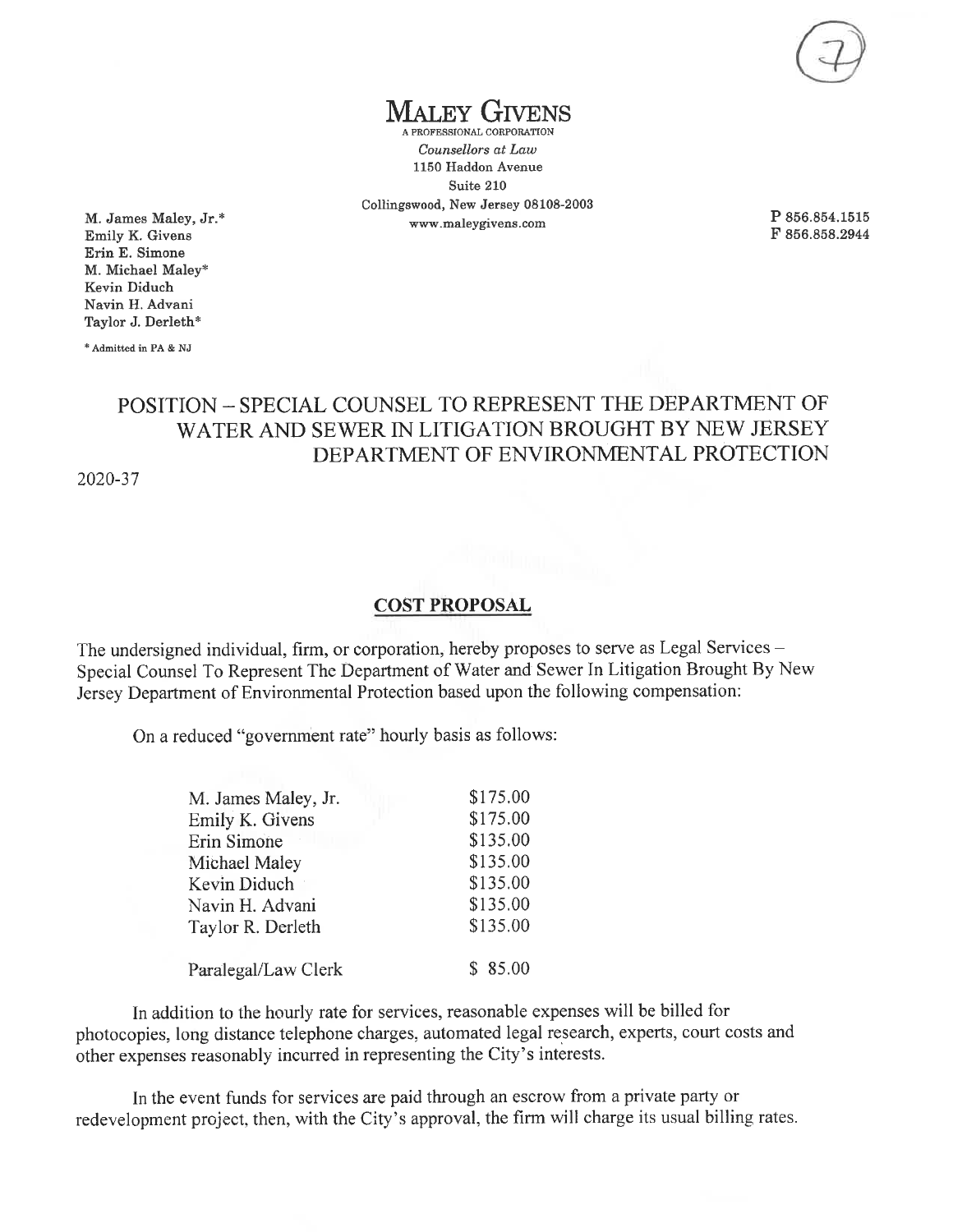

representing both private clients, as well as other New Jersey municipal and county government entities, provides us an appreciation of the myriad issues involved in handling the varied and often complex transactional, legislative, and litigation matters on behalf of such a multifaceted city.

### **Compensation Proposal**

We propose Legal Services for Special Counsel to Represent the Department of Water and Sewer in Litigation for the hourly fee of:

> $$225.00 - Partners$ \$180.00 Associates \$85.00 Paralegals/Law Clerks

To the extent that the City prefers a different fee structure than the referenced proposal, Weber Dowd Law is amenable to the City's prevailing rates and/or fee structures for services of this kind.

#### Past Performance, History and Knowledge of Trenton

We strongly believe that our collective experience representing both private clients, as well as other New Jersey municipal and county governments, including the City of Trenton provides us with an astute appreciation of the myriad issues involved in guiding municipal clients in avoiding and, when necessary, handling complex litigation. Mr. Dowd and Mr. Weber have had extensive trial experience in Federal and State Courts and Administrative Agencies. Please see *Appendix B* for just a few examples of our successful litigation results. Please also see the firm's Reference List attached hereto as Appendix C.

In addition, our firm has and continues to successfully represent City of Trenton on a number of litigation matters ranging from Construction disputes, to the defense of law enforcement personnel in civil rights, tort and Section 1983 matters, as well as matters involving premises liability and person injury claims defense; including securing dismissals and favorable settlements in multiple litigation matters on behalf of the City. As such, over the years we have gained a knowledge and appreciation of the City's staff, departmental structure and operations that makes our firm uniquely qualified to continue providing representation to the city on both pre-litigation issues and those matters that result in litigation.

### Availability, Qualifications and Experience of Proposed Staff

Mr. Dowd regularly represents, advises, and appears before the governing bodies of various Municipal and County entities as well as other autonomous public Boards and Commissions. Mr. Dowd and Mr. Weber will continue to make themselves available to the City's governing body, as well as the administrative departments within the City as required by the City Administration. Mr. Dowd and Mr. Weber have a combined experience of more than forty (40) years in transactional, litigation, and defense work and have been providing legal services to governmental entities for more than thirty (30) years. Additionally, Weber Dowd Law has well qualified and sufficient staff in the form of Associate and Of-counsel attorneys, as well as law clerks, to assist in fulfilling the requirements specified within the Request for Proposals. All staff is located in the firm's aforementioned principal place of business in Woodland Park. As stated above, the attorneys that would be assigned to this contract are very familiar with governmental representation, including legal research, representation in court, drafting and reviewing contracts, and drafting and revising ordinances. Moreover, Weber Dowd Law will ensure diligent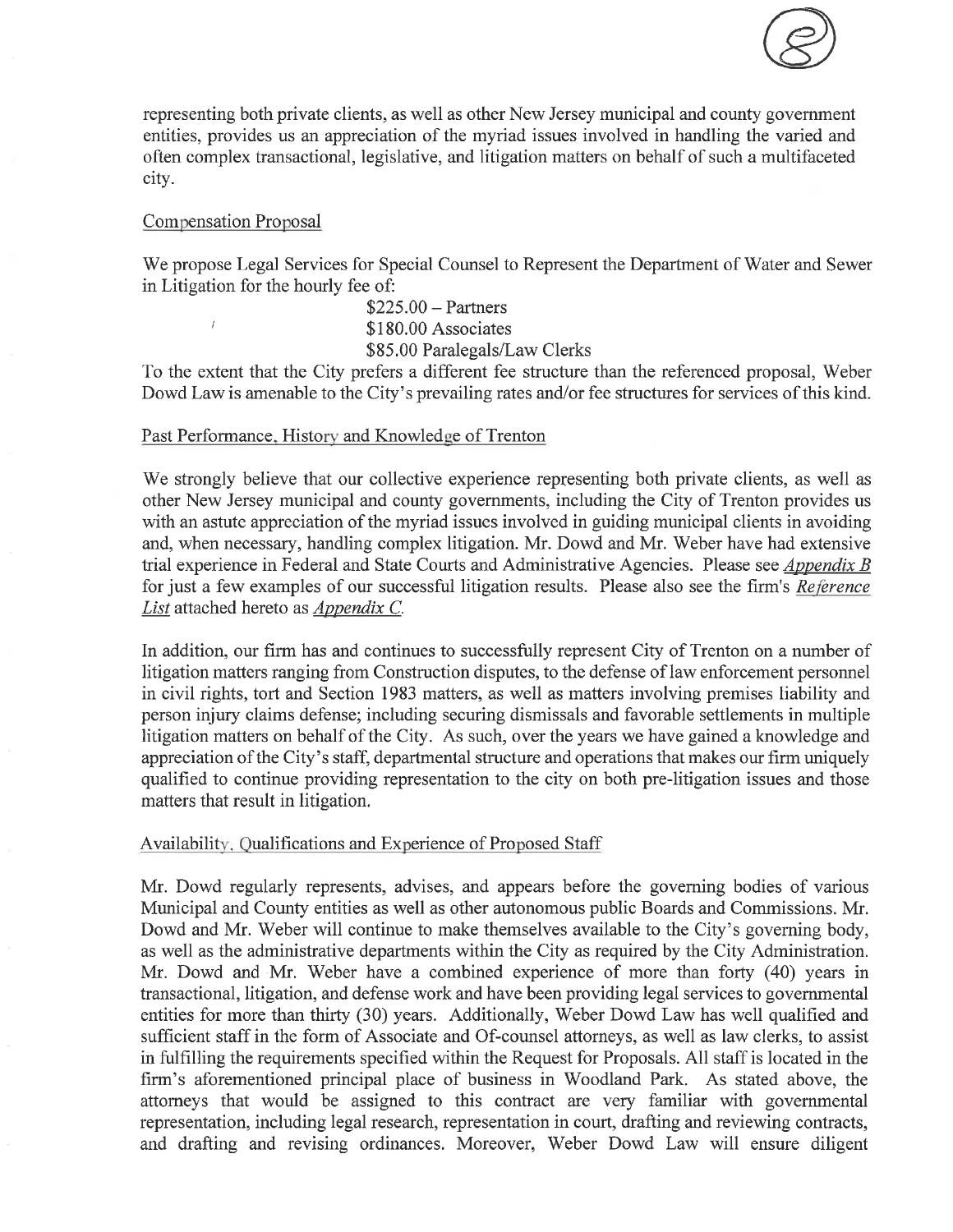

## Rate/Fee Proposal:

ł,

 $\overline{\mathbf{t}}$ 

The Firm proposes to provide the special legal services referenced in the RFP on the basis of hourly billing for attorney time.

| <b>Attorneys</b> | Partners/Of Counsel: \$295 per hour                            |  |  |  |
|------------------|----------------------------------------------------------------|--|--|--|
|                  | Associates/Counsel: \$215 per hour                             |  |  |  |
| Photocopying     | $$0.15$ per page                                               |  |  |  |
| Online Research  | (if needed and with prior client consent,<br>provided at cost) |  |  |  |
| Paralegals       | \$115 per hour (if needed and with prior<br>client consent)    |  |  |  |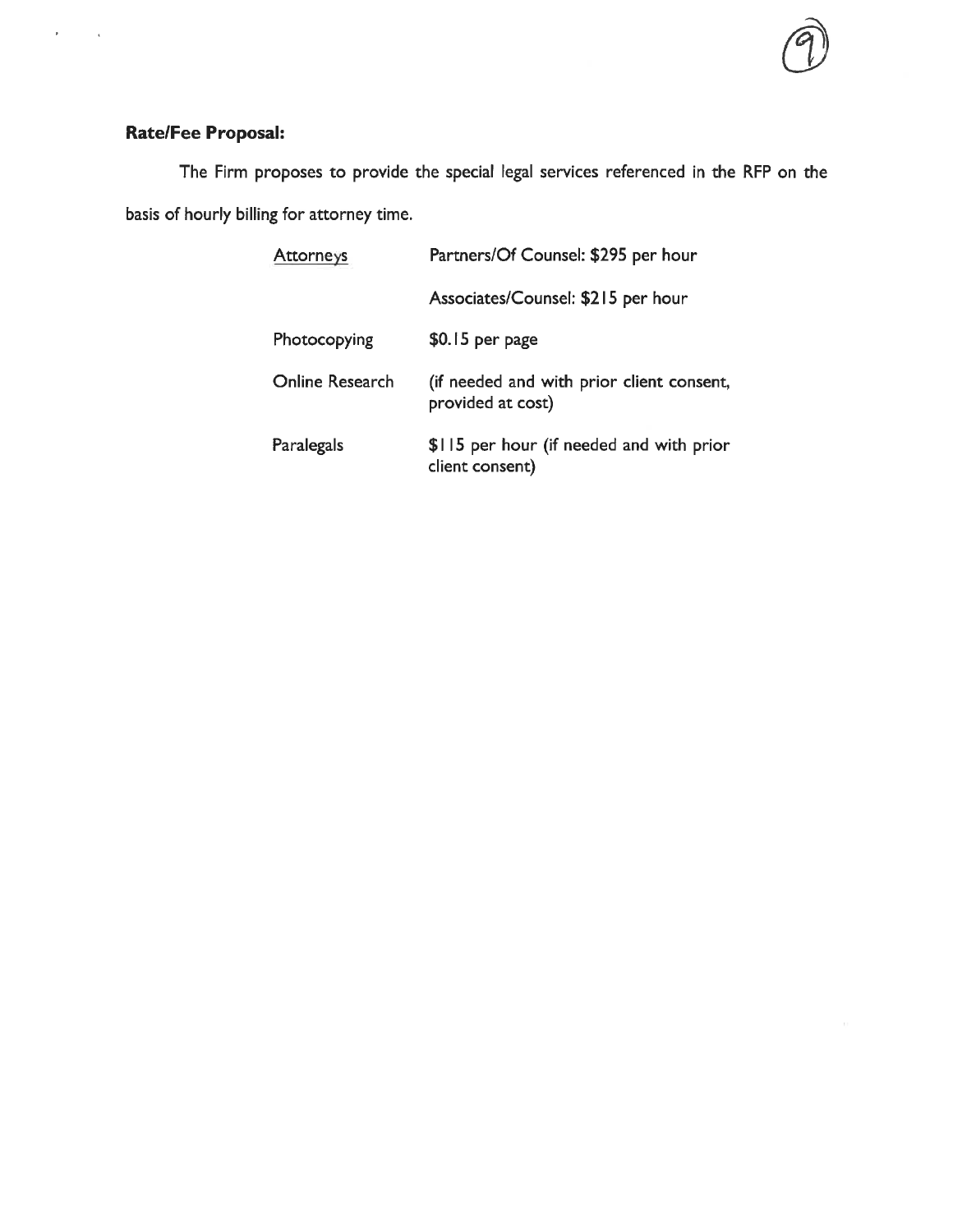

Genova Burns LLC 494 Broad Street, Newark, NJ 07102 Tel: 973.533.0777 Fax: 973.533.1112 Web: www.genovaburns.com

ORIGINAL

Angelo J. Genova, Esq. Partner Member: NY, NJ & PA Bar agenova@genovaburns.com Direct: 973-535-7100

July 20, 2020

## **VIA HAND DELIVERY**

Ms. Isabel C. Garcia, QPA Purchasing Agent, City of Trenton City Hall, 319 East State Street Division of Purchasing, First Floor Trenton, NJ 08608

#### Re: Price Proposal for Legal Services - Special Counsel for Litigation RFP 2020-37

Dear Ms. Garcia:

Our proposed fee structure for Special Counsel services is on a blended hourly rate for all attorneys. Our proposed discounted hourly rate based on the City of Trenton's request, is \$350.00 (three hundred and fifty dollars) for all attorneys. We are happy to discuss the proposed rate with the City, as well as any additional terms relating to our relationship.

In addition to legal fees, the City of Trenton will be billed for the following costs and expenses if they become necessary: Experts' fees, court costs, filing fees, recording fees, accountants' fees, appraisers' fees, service fees, investigator fees, computerized legal research costs, deposition costs, messenger services, delivery charges, photocopying and supply charges, postage, facsimile, telephone costs, travel expenses, secretarial overtime, if necessary, and any other necessary costs and expenses in this matter. Expert fees will be discussed with and approved by you prior to being incurred.

Very truly yours,

**GENOVA BURNS LLC** ANGÉLO J. GENOVA